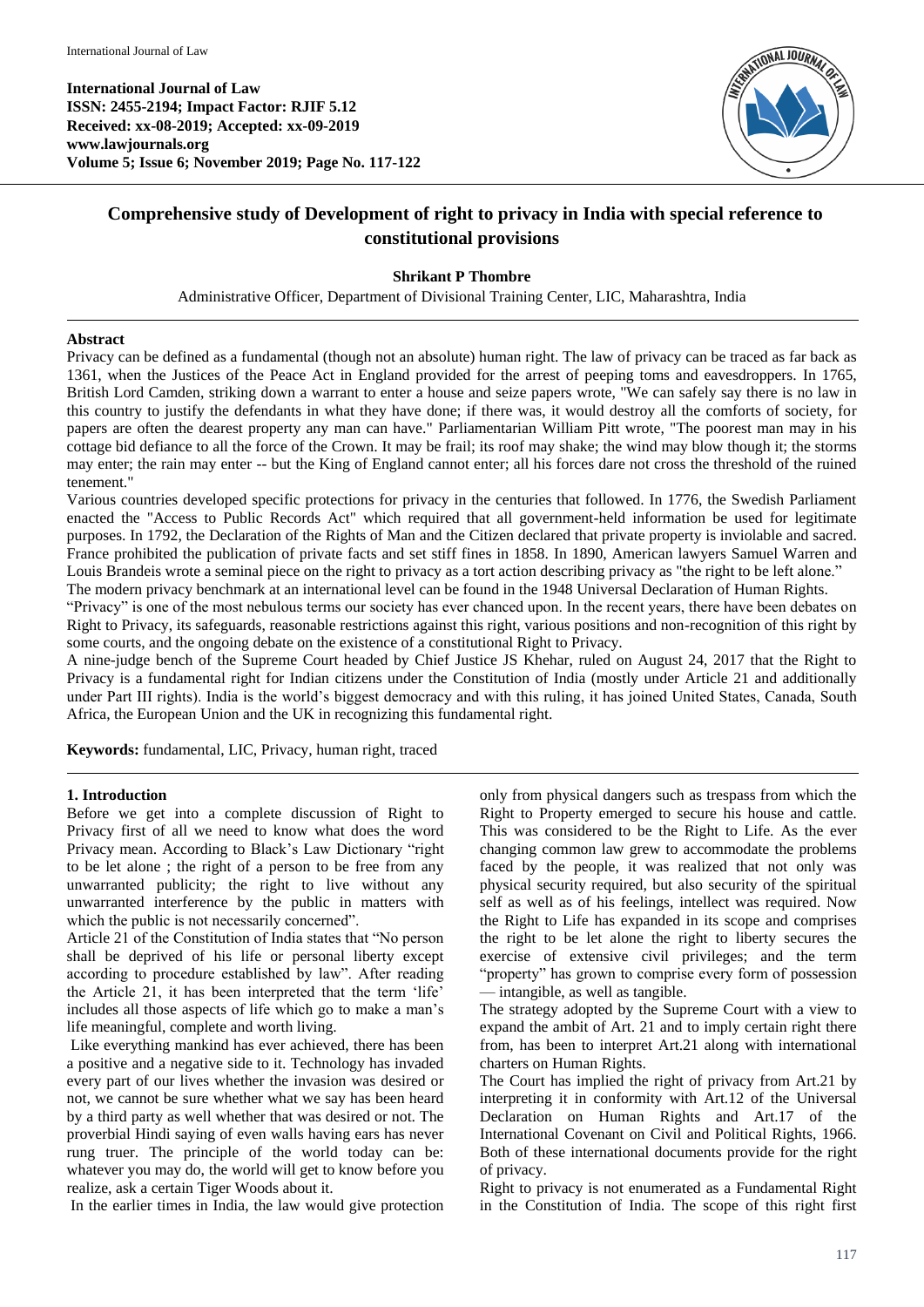came up for consideration in Kharak Singh's Case which was concerned with the validity of certain regulations that permitted surveillance of suspects. The minority decision of SUBBA RAO J. deals with this light. In the context of Article 19(1) (d), the right to privacy was again considered by the Supreme Court in 1975. In a detailed decision, JEEVAN REDDY J. held that the right to privacy is implicit under Article 21. This right is the right to be let alone. In the context of surveillance, it has been held that surveillance, if intrusive and seriously encroaches on the privacy of citizen, can infringe the freedom of movement, guaranteed by Articles 19(1)(d) and 21. Surveillance must be to prevent crime and on the basis of material provided in the history sheet. In the context of an anti-terrorism enactment, it was held that the right to privacy was subservient to the security of the State and withholding information relevant for the detention of crime can't be nullified on the grounds of right to privacy. The right to privacy in terms of Article 21 has been discussed in various cases.

A very fascinating development in the Indian Constitutional jurisprudence is the extended dimension given to Article 21 by the Supreme Court in post-Maneka era. The Supreme Court has asserted that Art. 21 is the heart of the Fundamental Rights. Article 21 has proved to be multidimensional. The extension in the dimensions of Art.21 has been made possible by giving a extended meaning to the word 'life' and 'liberty' in Article 21. These two words in Art.21 are not to be read narrowly. These are organic terms which are to be construed meaningfully.

Right to privacy is one such right which has come to its existence after widening up the dimensions of Article 21. The constitution in specific doesn't grant any right to privacy as such. However, such a right has been culled by the Supreme Court from Art. 21 and several other provisions of the constitution read with the Directive Principles of State Policy. In this paper we will be discussing over a new dimension of Art. 21 that is the Right to Privacy and also the conflicts related to it.

It has already been established earlier that the right to privacy is a fundamental right under the Indian Constitution and we have discussed the multiple tests that have been laid down by the Supreme Court to determine whether the right to privacy can be violated. In Govind v. State of M.P. 6 the Supreme Court laid down the (i) superior important countervailing interest test, (ii) compelling state interest test, and (iii) compelling public interest test. On the other the case of Justice K S Puttaswamy (Retd.) v. Union of India (discussed in detail in this paper) SC has recognized Right to privacy as Fundamental Right under Art 21 of the Constitution.

#### **2. Indian Judiciary on Right to Privacy**

The Supreme Court's Right to Privacy Judgment

#### **Case Laws**

R. Rajagopal v. State of T.N. (1975) [9]

This case looks at the tension between the freedom of the press and the right to privacy. Central to the case is a question about the boundaries of the right of the press to criticize the behavior and actions of public officials. The petitioners in the case were a printer and associate editor of a Tamil magazine from Madras. The case revolves around the publishing of the autobiography written by the prisoner Auto Shankar, who had been placed in jail for committing

multiple murders. The autobiography contained proof of involvement of many IAS, IPS officers in the crimes that he committed. Shankar had initially requested that the magazine print his autobiography, but after being tortured by police officers who had read that the magazine will be carrying the piece, he requested that his story not be published. The publishers held that it was their right to publish the autobiography. The IPS and IAS officers on the other hand claimed that Auto Shankar was trying to defame the officers.

Regarding this issue, the court held that: "It is not stated in the counter-affidavit that Auto Shankar had requested or authorized the prison officials or the Inspector General of Prisons, as the case may be, to adopt appropriate proceedings to protect his right to privacy. If so, the respondents cannot take upon themselves the obligation of protecting his right to privacy. No prison rule is brought to our notice which empowers the prison officials to do so. Moreover, the occasion for any such action arises only after the publication and not before, as indicated hereinabove." Thus the Court held that unless the prison officials are authorized either by law or by the specific consent of the prisoner, they cannot assume the mantle of protecting the right to privacy of the prisoner vis-à-vis third parties.

A citizen has a right to safeguard the privacy of his own, his family, marriage, procreation, motherhood, child-bearing and education among other matters. None can publish anything concerning the above matters without his consent The exception to the above rule is that any publication concerning the aforesaid aspects becomes unobjectionable if such publication is based upon public records including court records

- 1. In the case of public officials, it is obvious, right to privacy, or for that matter, the remedy of action for damages is simply not available with respect to their acts and conduct relevant to the discharge of their official duties
- 2. Government, local authority and other organs and institutions exercising governmental power cannot maintain a suit for damages for defaming them
- 3. There is no law empowering the State or its officials to prohibit, or to impose a prior restraint upon the press/media

#### **Indu Jain v. Forbes Incorporated , 21 (2007)** [16]

In this case Indu Jain filed a case with the courts to stop Forbes magazine from featuring her family in

the Forbes List of Indian Billionaires. The court ruled against Indu Jain and allowed the publication. After a detailed discussion of the authorities on this issue the Court culled out the following principles:

- Public or general interest in the matter published has to be more than mere idle curiosity.
- Public figures like public officials play an influential role in ordering society. They have access to mass media communication both to influence the policy and to counter-criticism of their views and activities. The citizen has a legitimate and substantial interest in the conduct of such persons and the freedom of press extends to engaging in uninhibited debate about the involvement of public figures in public issues and events. (Ref. (1994) 6 SCC 632 R. Rajagopal & Anr. Vs. State of Tamil Nadu & Others Para 18).
- Right to privacy that rests in an individual may be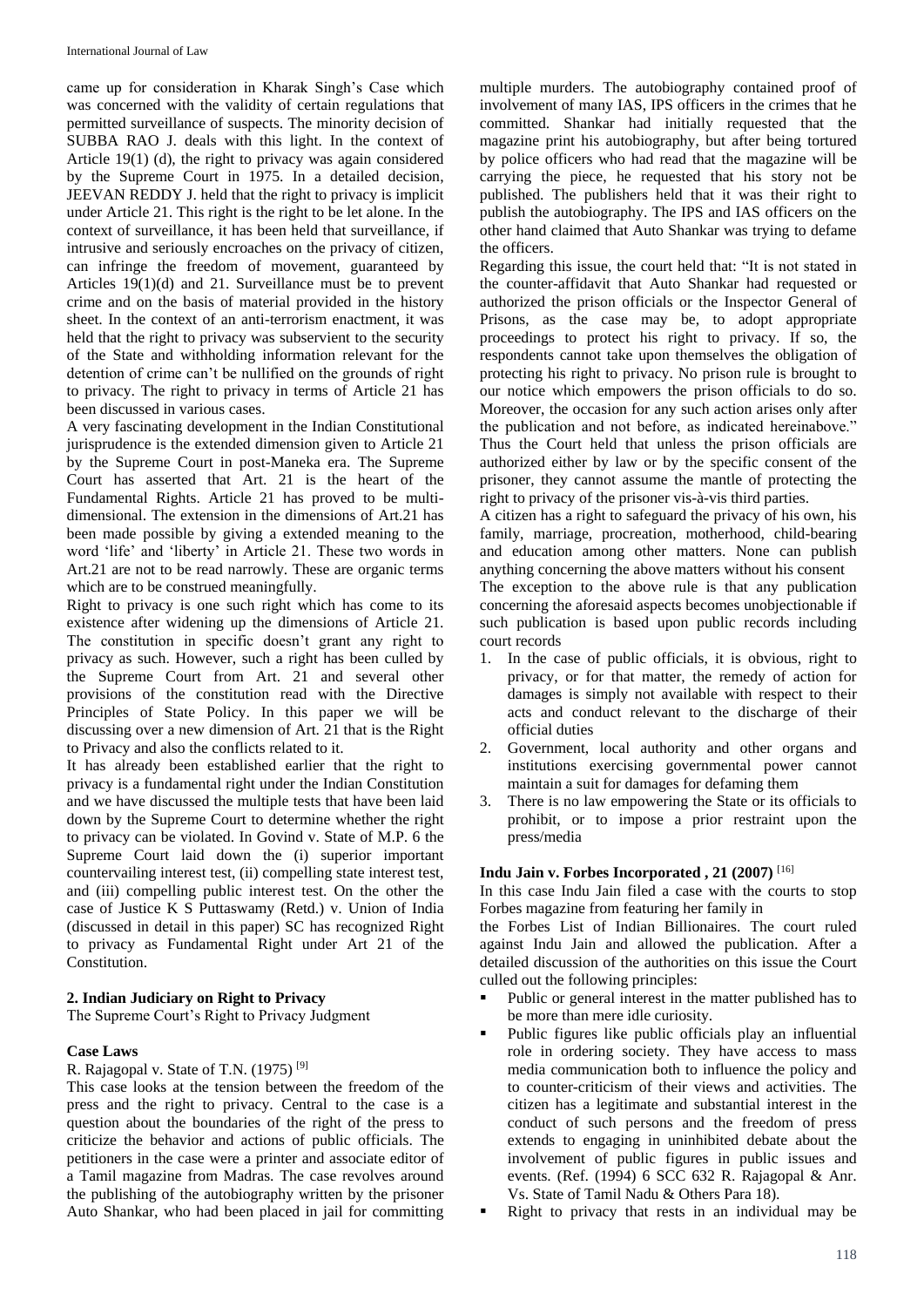waived by him by express or implied consent or lost by a course of conduct which estops its assertions. Such implication may be deduced from the conduct of the parties and the surrounding circumstances.

In the facts noticed above, in my view the plaintiff has failed to make out a case that publication effected by the defendants would be covered within the protection which is afforded to a person's right to privacy."

The principles laid down above clarify a number of issues regarding the right to privacy and the invasion of it by individuals in the Press. It says that the court has to balance the rights of the person whose privacy has been invaded against the freedom of press and the right of public to disclosure of newsworthy information and in doing so the court has to balance the "proportionality of interfering with one right against the proportionality of impact by infraction of the other."

However, in Bharat Shanti Lal Shah case the court held that a statute can authorise the interception between two individuals even when it is a direct violation of their right to privacy, if the procedure authorizing such violation is just, fair and reasonable and not arbitrary or oppressive. It has been noted that any act claimed under the relational form of privacy should be -firstly, principally and fundamentally private and intimate in nature and secondly, in accordance with the law of the land.

The Supreme Court of India in Hinsa Virodhak Sangh v. Mirzapur Mot Kureshi Jamaat , AIR 2008 SC 1892. again upheld the decisional right to privacy of individuals, and has even gone to the extent of upholding an individual's decision to take vegetarian or non-vegetarian food as a paramount personal affair protected under the right to privacy.42

Divorce Petition: Husband Tapping Conversation Of His Wife With Others Seeking to Produce In Court, Violates Her Right To Privacy Under Article 21

In Rayala M. Bhuvneswari v. Nagaphomender Rayala the petitioner filed a divorce petition in the Court against his wife and to substantiate his case sought to produce a hard disc relating to the conversation of his wife recorded in U.S. with others. She denied some portions of the conversation. The Court held that the act of tapping by the husband of conversation of his wife with others without her knowledge was illegal and amounted to infringement of her right to privacy under article 21 of the Constitution. These talks even if true cannot be admissible in evidence. The wife cannot be forced to undergo voice test and then asked the expert to compare portion denied by her with her admitted voice. The Court observed that the purity of the relation between husband and wife is the basis of marriage. The husband was recording her conversation on telephone with her friends and parents in India without her knowledge. This is clear infringement of right to privacy of the wife. If husband is of such a nature and has no faith in his wife even about her conversations to her parents, then the institution of marriage itself becomes redundant.

#### **Justice Puttaswamy vs Union of India**

The Supreme Court did in Justice Puttaswamy vs Union of India. The Court held that there existed a fundamental right to privacy, that its elements were the bodily and mental privacy, informational self-determination, and decisional autonomy, and it also indicated the broad standards for

limiting the right. It is equally important, however, to discuss what the Court did not do. The Court did not hold that there existed a fundamental right to privacy horizontally (that is, between private parties), and the Court did not decide how it would adjudicate cases where there was a clash between privacy and other rights, such as the freedom of speech and the freedom of information.

## **Privacy as a Horizontal Right**

To start with, it is important to remember that the right to privacy has long been recognized as a "common law right" (in fact, the Union of India's argued that privacy should remain only a common law right). As such, it was being applied between private parties, as an aspect of tort law, long before the issues in Puttaswamy became salient. On the other hand, the central question in Puttaswamy was whether privacy is a fundamental right under the Indian Constitution. This the judges answered in the affirmative.

#### **Right to Privacy a Fundamental Right, Says Supreme Court in Unanimous Verdict**

The judgment overrules the 1961 Kharak Singh verdict.

A nine-judge bench of the Supreme Court has ruled that Indians enjoy a fundamental right to privacy, that it is intrinsic to life and liberty and thus comes under Article 21 of the Indian constitution.

The bench comprised Chief Justice Khehar and Justices J. Chelameswar, S.A. Bobde, R.K. Agrawal, Rohinton Nariman, A.M. Sapre, D.Y. Chandrachud, Sanjay Kishan Kaul and S. Abdul Nazeer.

In its 547-page judgment that declares privacy to be a fundamental right, the Supreme Court has overruled verdicts given in the M.P. Sharma case in 1958 and the Kharak Singh case in 1961, both of which said that the right to privacy is not protected under the Indian constitution. The Supreme Court Held that

- A. Life and personal liberty are inalienable rights. These are rights which are inseparable from a dignified human existence. The dignity of the individual, equality between human beings and the quest for liberty are the foundational pillars of the Indian Constitution;
- B. Life and personal liberty are not creations of the Constitution. These rights are recognised by the Constitution as inhering in each individual as an intrinsic and inseparable part of the human element which dwells within;
- C. Privacy is a constitutionally protected right which emerges primarily from the guarantee of life and personal liberty in Article 21 of the Constitution. Elements of privacy also arise in varying contexts from the other facets of freedom and dignity recognised and guaranteed by the fundamental rights contained in Part III;
- D. Judicial recognition of the existence of a constitutional right of privacy is not an exercise in the nature of amending the Constitution nor is the Court embarking on a constitutional function of that nature which is entrusted to Parliament;
- E. Privacy is the constitutional core of human dignity. Privacy has both a normative and descriptive function. At a normative level privacy sub-serves those eternal values upon which the guarantees of life, liberty and freedom are founded. At a descriptive level, privacy postulates a bundle of entitlements and interests which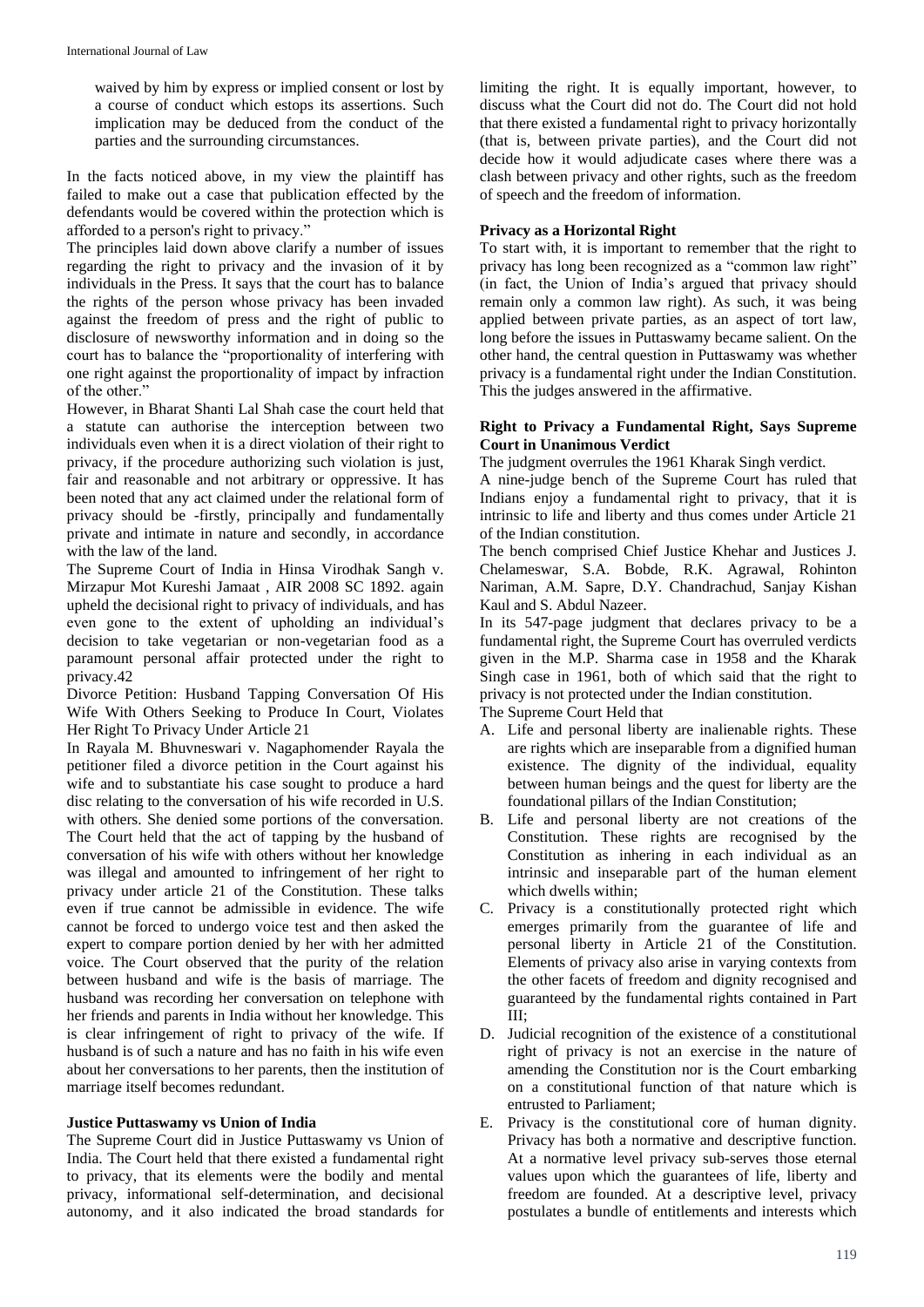lie at the foundation of ordered liberty;

- F. Privacy includes at its core the preservation of personal intimacies, the sanctity of family life, marriage, procreation, the home and sexual orientation. Privacy also connotes a right to be left alone. Privacy safeguards individual autonomy and recognises the ability of the individual to control vital aspects of his or her life. Personal choices governing a way of life are intrinsic to privacy. Privacy protects heterogeneity and recognises the plurality and diversity of our culture. While the legitimate expectation of privacy may vary from the intimate zone to the private zone and from the private to the public arenas, it is important to underscore that privacy is not lost or surrendered merely because the individual is in a public place. Privacy attaches to the person since it is an essential facet of the dignity of the human being;
- G. This Court has not embarked upon an exhaustive enumeration or a catalogue of entitlements or interests comprised in the right to privacy. The Constitution must evolve with the felt necessities of time to meet the challenges thrown up in a democratic order governed by the rule of law. The meaning of the Constitution cannot be frozen on the perspectives present when it was adopted. Technological change has given rise to concerns which were not present seven decades ago and the rapid growth of technology may render obsolescent many notions of the present. Hence the interpretation of the Constitution must be resilient and flexible to allow future generations to adapt its content bearing in mind its basic or essential features ;
- H. Like other rights which form part of the fundamental freedoms protected by Part III, including the right to life and personal liberty under Article 21, privacy is not an absolute right. A law which encroaches upon privacy will have to withstand the touchstone of permissible restrictions on fundamental rights. In the context of Article 21 an invasion of privacy must be justified on the basis of a law which stipulates a procedure which is fair, just and reasonable. The law must also be valid with reference to the encroachment on life and personal liberty under Article 21. An invasion of life or personal liberty must meet the three-fold requirement of (i) legality, which postulates the existence of law; (ii) need, defined in terms of a legitimate state aim; and (iii) proportionality which ensures a rational nexus between the objects and the means adopted to achieve them; and
- I. Privacy has both positive and negative content. The negative content restrains the state from committing an intrusion upon the life and personal liberty of a citizen. Its positive content imposes an obligation on the state to take all necessary measures to protect the privacy of the individual.

#### **3. Suggestions and Conclusion**

Considering that the international community regards the right to privacy and data protection as a basic human right, India may be under a moral as well as legal obligation to enact privacy and data protection regulations. There are two modes in which regulations can be adopted: Self-regulation and Government regulation.

A study of the development of privacy traces back to Nihal Chand v. Bhagwan Dei in 1935, where the High Court recognized the independent existence of privacy from the

customs and traditions of India.

Even before independence became a member of UN and was signatory to the UDHR 1948. The UDHR was almost fully incorporated into the Indian Constitution. One of the exceptions to it was the giving no recognition to the concept of privacy. UDHR gave privacy a foremost position in Article 12, while freedom of speech and expression found place only in Article 19. Article 19 was subject to conditions such as reputation, national security, and public order and of morals. In the Indian Constitution, the restrictions imposed on freedom of speech and expression in Article 19(2) was on the lines of libel, slander, defamation, contempt of court or any matter which offends against decency or morality or which undermines the security of or tends to overthrow the state. This clause was later amended by the1st Amendment Act of 1951, and a new clause was inserted instead of the above clause. The new clause brought reasonable restrictions on the lines of security of state, public order, decency or morality or in relation to contempt of court, defamation or incitement to an offence. This took away further, the grounds of restrictions in the earlier unamended clause i.e. libel and slander.

All the above factors further gave impetus to press but at the same time the right of an individual to plead right to privacy against undue interference by press was completely denied as this right to privacy was not given an independent status as a fundamental right on the same footing as of freedom of press in the Constitution . The framers of the Constitution failed to imbibe the full spirit of UDHR 1948 by neglecting to recognize the right to privacy as a fundamental right.

It was in Kharak Singh , that the Apex Court had the opportunity to discuss privacy for the first time, wherein it struck down domiciliary visits on an accused under Article 21 of the Constitution. But it was only through the minority view of Justice Subha Rao, that privacy found a place in Article 21 of the Constitution. This was due to lack of an article on privacy. Article 21 of the Indian Constitution protects life and personal liberty which is on the lines of Article 3 of the UDHR. Therefore Article 21 is not the solution to the problem faced in the matter of privacy protection. Article 21 is only an interim relief till legislative weapons are put in action to bring in a parallel Article on the lines with Article 12 of the UDHR in the Indian Constitution to protect Privacy.

Due to lack of Constitutional and legislative measures to protect privacy, the victims of press abuse had to the take the help of tort law. Tort law did not refer to privacy but only other offences such as libel, slander, defamation, morality and decency. These different offences form part of the term 'Privacy' but individually these offences could never fulfill the need of protection of privacy faced by individuals. Even Indian penal code allowed punishment or penalty for the above offences but not for privacy.

Also as stated in Rajendra Sail's case , we need a strong press council in India. It should be a strong regulatory authority with representatives of legal, social, common man and press. Presently the Press Council is dominated by the different newspapers.

In Parshuram Babaram Sawant v. Times Global Broadcasting Co. Ltd. , Retd.Justice P.B.Sawant's photograph was flashed as Justice P.K.Samantha , Retd. Justice of Calcutta High Court, who was alleged to be involved in the famous Provident Fund scam of 2008. It gave a false impression among viewers that the plaintiff was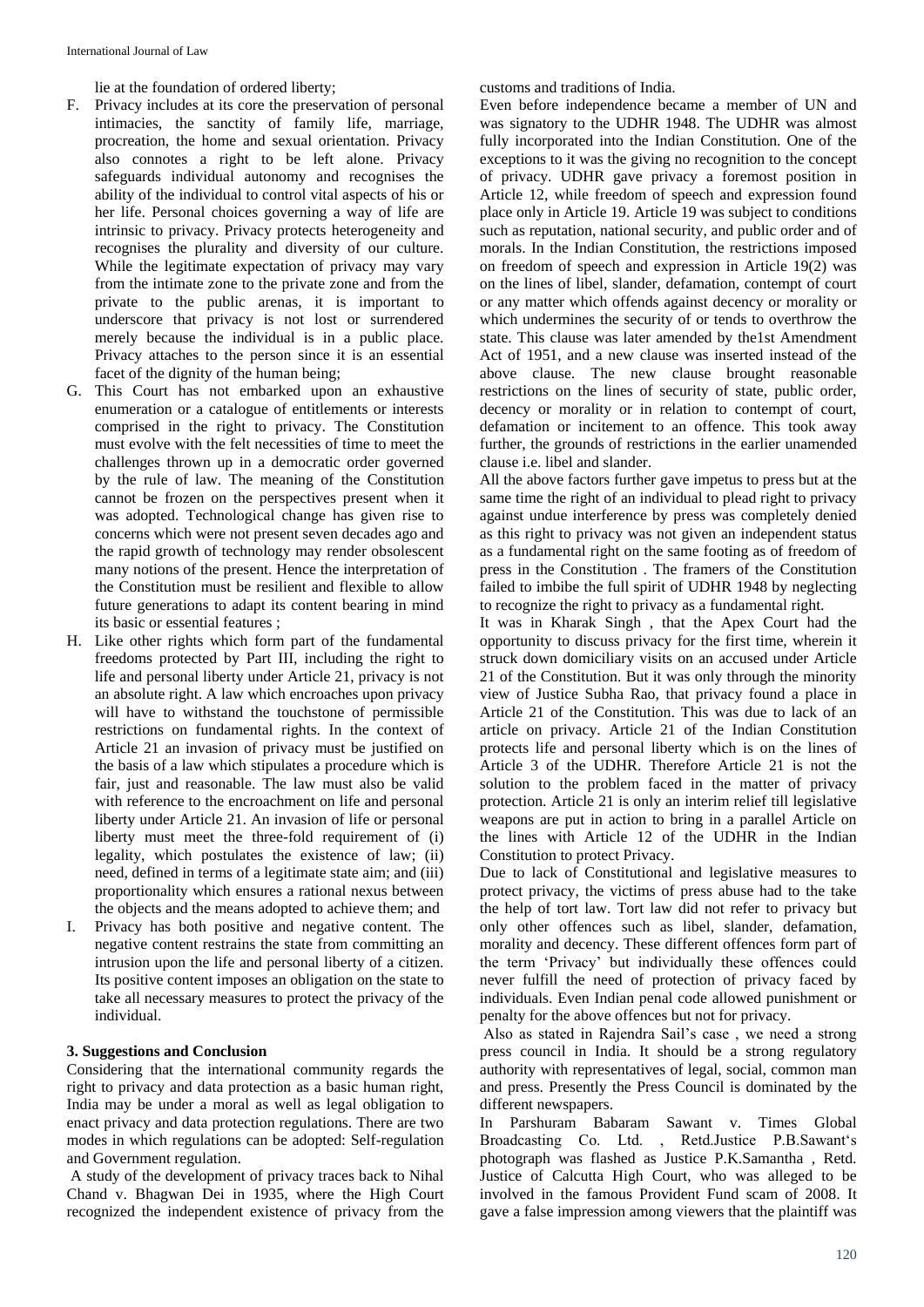involved in the scam. Though the said channel stopped publishing the photograph, when the mistake was brought to their notice, no corrective or remedial steps to undo the damage were taken by the channel on their own. The plaintiff by his letter dated 15/9/2008 called the defendant to apologize publicly with damages of Rs 50 crores. By its reply the defendant apologized but no mention of damages was there. It was a belated action hence plaintiff demanded Rs 100 crores. The Court held that the defendant was entitled to pay Rs 100 crores to the plaintiff. The Bombay High Court ordered the Times to deposit 20 crores in cash and 80 crores in bank guarantee, before taking up its appeal against the Pune trial Court in the defamation case. 87 This was upheld by the Supreme Court. This was very good move by the Court.

To conclude with, the former Chief Information Commissioner of India, Wajahat Habibullah 89as then he was, had also demanded a law on Privacy complimentary to the law on Right to Information. He had stated that while all information regarding the government should have public accountability, there should be a law to respect privacy also to run parallel to it. Therefore the need for the Right of Privacy is inevitable.

Right to privacy is an essential component of right to life and personal liberty under Article 21. Right of privacy may, apart from contract, also arise out of a particular specific relationship, which may be commercial, matrimonial or even political. Right to privacy is not an absolute right; it is subject to reasonable restrictions for prevention of crime, disorder or protection of health or morals or protection of rights and freedom of others. Where there is a conflict between two derived rights, the right which advances public morality and public interest prevails.

Judges of the American Supreme Court have talked about the right to privacy as an aspect of the pursuit of happiness. The pursuit of happiness requires certain liberties that we are guaranteed by the state so that we may act in a fashion that we may deem fit, as long as it does not encroach upon the rights of others. Liberty is not a limited or quantifiable right. It is visible on the entire gamut of the legal spectrum.

If one looks at the earlier judgments of the apex court in its formative years, one can observe the desirability of the court to treat the Fundamental Rights as water-tight compartments. This was felt the most in the case of A.K Gopalan v. State of Madras and the relaxation of this stringent stand could be felt in the decision of Maneka Gandhi v. Union of India. The right to life was considered not to be the embodiment of a mere animal existence, but the guarantee of full and meaningful life.

Although the bench in M.P. Sharma and Kharak Singh had held Art. 21 to not include right to privacy and the matter is being referred to a larger constitutional bench, that does not render all the subsequent decisions by the Supreme Court recognising its existence legally untenable. However, though right to privacy has been recognized by many judgements to be implicit under Part III of the Constitution, there is a need to explicitly adopt Right to Privacy as a fundamental right by the Parliament.

## **Integral part test: relation between right to privacy and right to personal liberty**

This section of the paper analyses the implied existence of right to privacy under Part III of the Indian Constitution. The Supreme Court in Surabh Chandni v UOI noted that the Constitution is organic and ongoing in nature. In Ashok Tanwar v State of HP the Court observed that the Constitution should be flexible in nature to meet the needs and address the issues of changing times. Thus, right to privacy being a metaphysical constitutional right should be read into the right to personal liberty, otherwise, it would amount to gross constitutional anachronism.

He further noted that the expression "personal liberty" under Article 21 should not be read in a narrow and restricted sense, and "the attempt of the court should be to expand the reach and ambit of the fundamental rights rather than attenuate their meaning and content by a process of judicial construction" This approach was adopted by the Supreme Court in Unni Krishnan v State of Andhra Pradesh when they read the term 'life' to include 'education' as one of its essential element promoting good and dignified life. This went on to take the form of the 86th constitutional amendment which inserted Article 21-A in the Constitution and made "right to education" a fundament right under Part III. Also, the Supreme Court has been quite liberal while reading implied rights into Article 21, some of which are: right to livelihood ; ight to shelter ; right of an accused against custodial violence ; right to health ; right to legal aid and speedy trial ; right to education and right to compensation .

Thus, by applying the "Integral Part Test" we realise that right to privacy is, in consequence, and in its true essence, an integral part of the right to personal liberty. "Privacy" mirrors the integrals of "personal liberty" and thus should fall under one umbrella Article. It carries the similar nature and character as the fundamental rights under Article 21 .

Moreover, in 2002, the National Commission to Review the Working of the Constitution recommended a constitutional amendment in the form of Article 21-B , which shall make "right to privacy" a fundamental right under Part III of the Constitution. Moreover, there was also a proposed Privacy Bill in the legislature during the year 2011. The bill was drafted with the objective of creating a statutory Right to Privacy, but is yet to be adopted by the Parliament. Furthermore, Section 3 clause (xi) of the Juvenile Justice (Care and Protection of Children) Act, 2015 , provides the "Principle of right to privacy and confidentiality".

# **In Justice Puttaswamy vs Union of India**

The Supreme Court did in Justice Puttaswamy vs Union of India. The Court held that there existed a fundamental right to privacy, that its elements were the bodily and mental privacy, informational self-determination, and decisional autonomy, and it also indicated the broad standards for limiting the right.

So it is proved by supreme court that right to privacy is a inherent right under artcle 21 of the indian constitutiion"

Thus, it can be duly established that not only the Judiciary, but also the Legislature at certain instances have recognized the essential Right to Privacy and the need to make it a statutory right. However, for it to become a fundamental right, the Parliament needs to make a constitutional amendment to that effect and finally give the citizens of India the unequivocal and paramount right to protect their privacy from any external interference.

After the Supreme Court declared privacy a fundamental right, it is left to Parliament to define what constitutes privacy under the ambit of right to life and personal liberty. Parliament will also have to define reasonable restrictions in